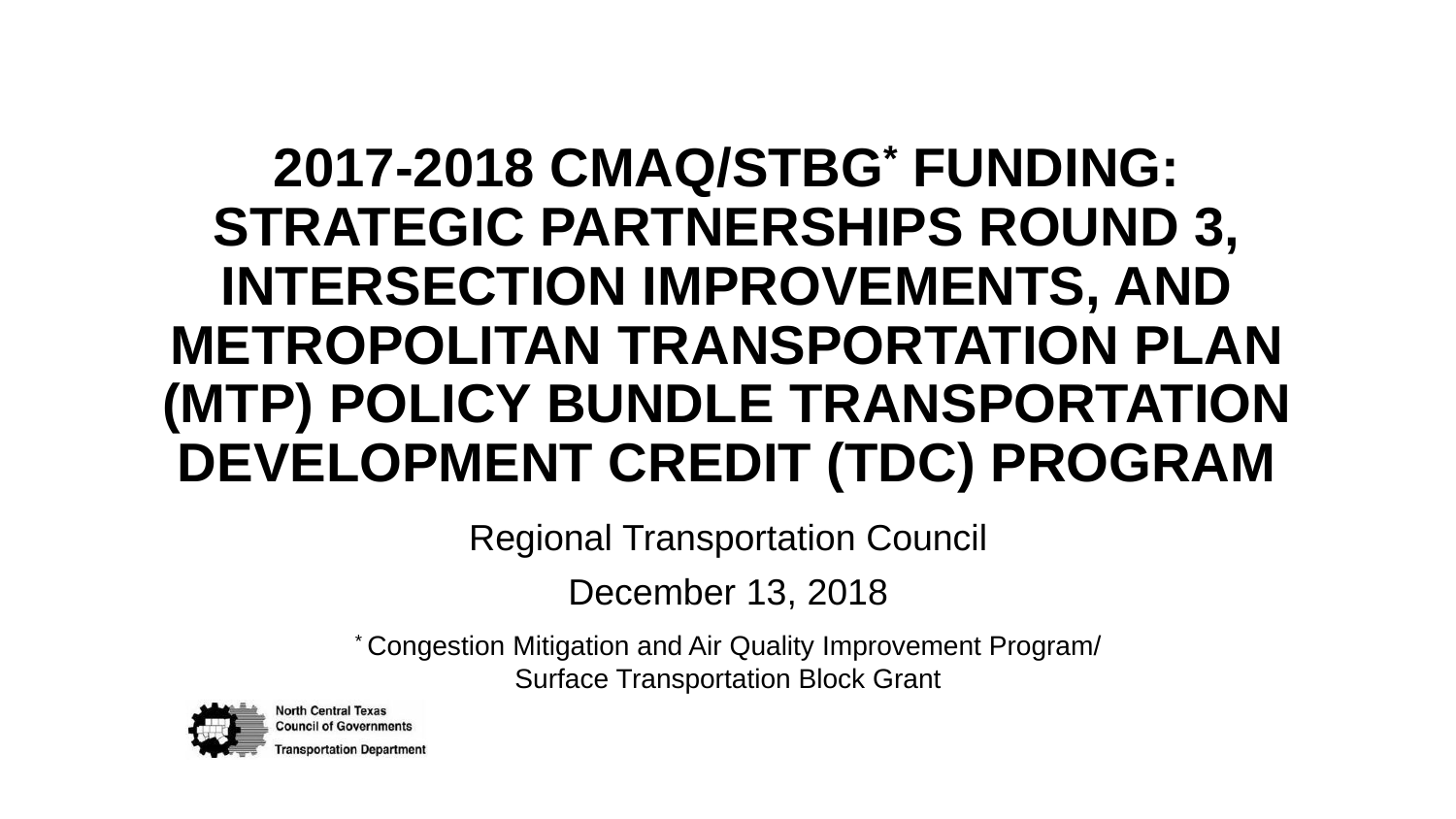### **CMAQ/STBG FUNDING PROGRAMS**

#### **STATUS PROGRAM**

- $\blacksquare$  Federal/Local Funding Exchanges
- $\overline{2}$  Automated Vehicle Program  $\nabla$  Round 1  $\nabla$  Round 2
- Strategic Partnerships
	- $\boxtimes$  **Round 1**  $\boxtimes$  **Round 2 Round 3/Intersection Improvements/MTP Policy Bundle**
- $\overline{2}$  Planning and Other Studies
- 10-Year Plan/Proposition 1 Adjustments
- Sustainable Development Phase 4: Turnback Program, Context Sensitive, Transit Oriented Development (TOD) Projects
- **M** Transit Program
- Assessment Policy Programs/Projects
- $\overline{a}$  Local Bond Program Partnerships
- $\overline{\mathbf{z}}$  **Safety, Innovative Construction, and Emergency Projects**
- $\square$  Management & Operations (M&O), NCTCOG-Implemented, & Regional/Air Quality Programs

 $\blacksquare$  = Project Selection Completed ■ = Program Partially Completed ■ = Pending STTC/RTC Approval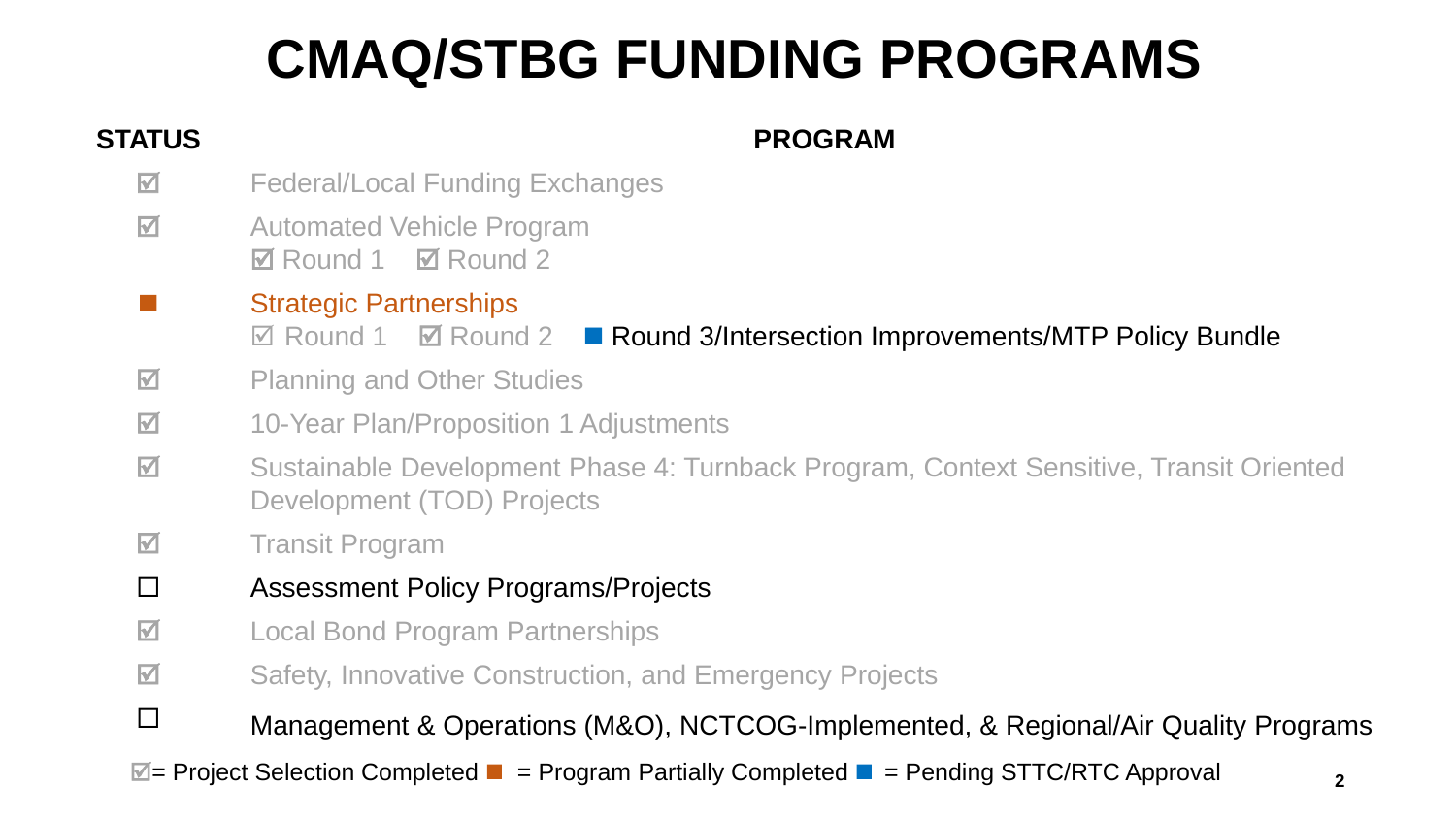### **STRATEGIC PARTNERSHIPS ROUND 3**

- Purpose
	- Coordinate and develop partnerships with local agencies and the Texas Department of Transportation (TxDOT) to help fund high-priority projects, leverage non-Regional Transportation Council (RTC) funds, and advance project development
- Eligibility criteria considered:
	- Local partners are contributing more than the standard 20% match (overmatching the federal funds or paying for design, right-of-way, etc.),
	- Project has multiple non-RTC stakeholders/contributors, or
	- Project is of strategic importance within/to the region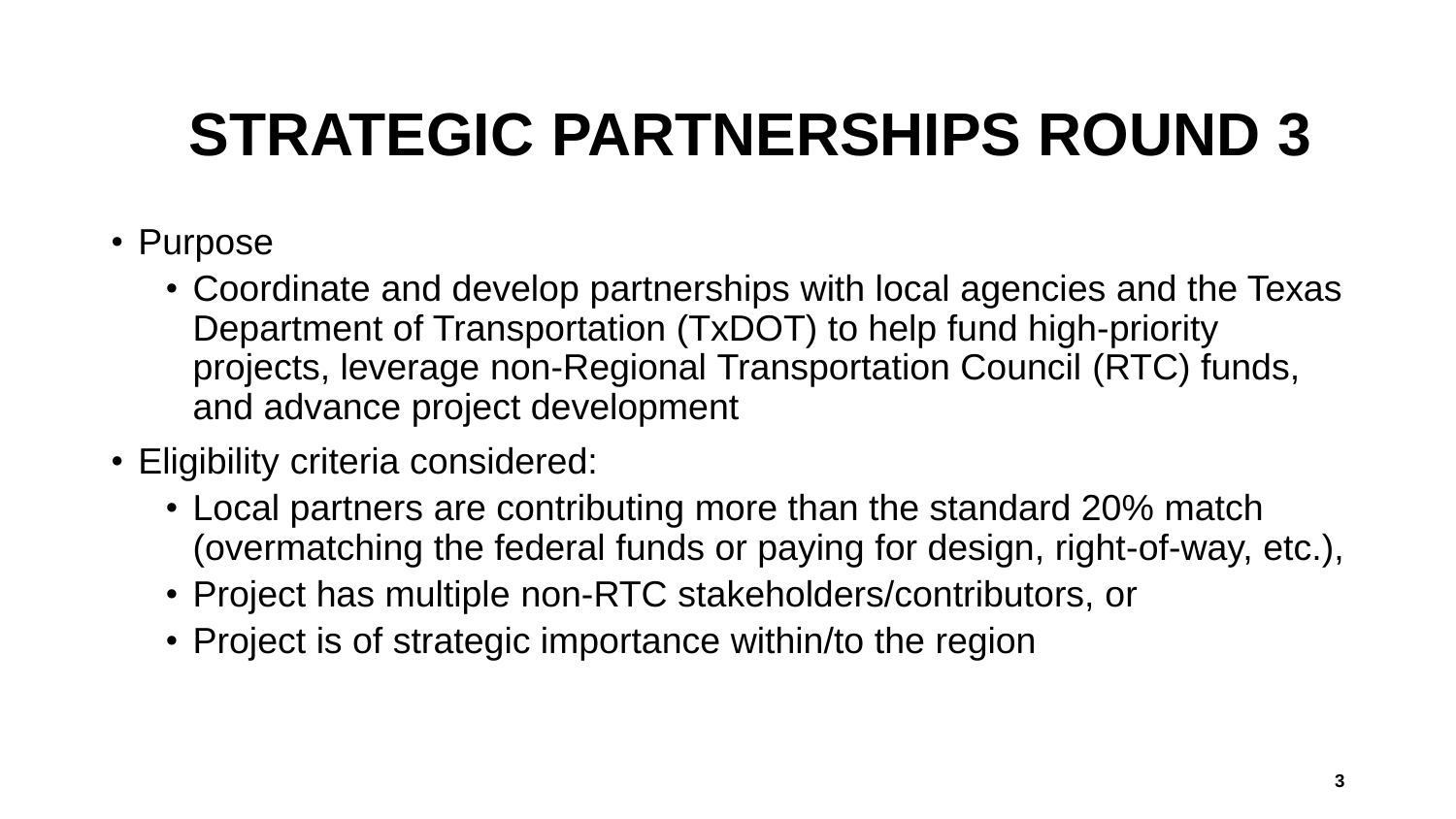### **INTERSECTION IMPROVEMENTS**

- Purpose
	- Coordinate with local agencies and TxDOT to identify intersections that need safety and traffic flow improvements
- Selection criteria considered:
	- Project addresses a safety issue (history of vehicle crashes)
	- Air quality benefits
	- Cost effectiveness
	- Current volumes
	- Level of service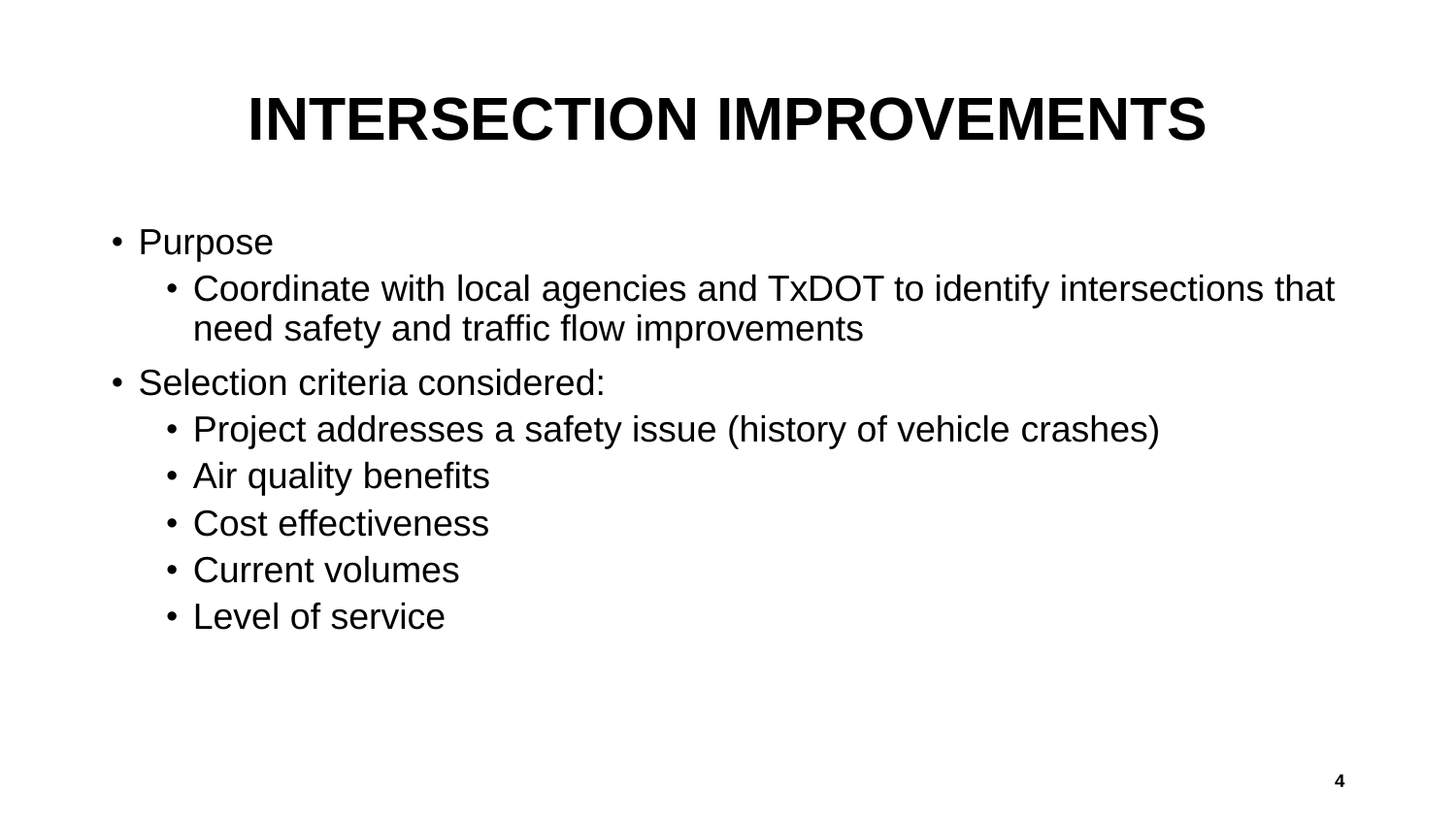# **MTP POLICY BUNDLE TDC PROGRAM**

- Purpose
	- Provide agencies with an opportunity to use MTP Policy Bundle TDCs on federally eligible local projects
- Eligibility criteria considered:
	- New project
	- Project must be eligible to receive federal funds under Title 23 (Highway Program) or Title 49 (Transit Program) of United States Code
- Selection criteria considered (more details can be found in the Council mail out):
	- Current Volumes
	- Air Quality benefits the project yields
	- Cost effectiveness
	- Are additional lanes warranted?
	- Level of Service
	- Project addresses a safety issue (history of vehicle crashes)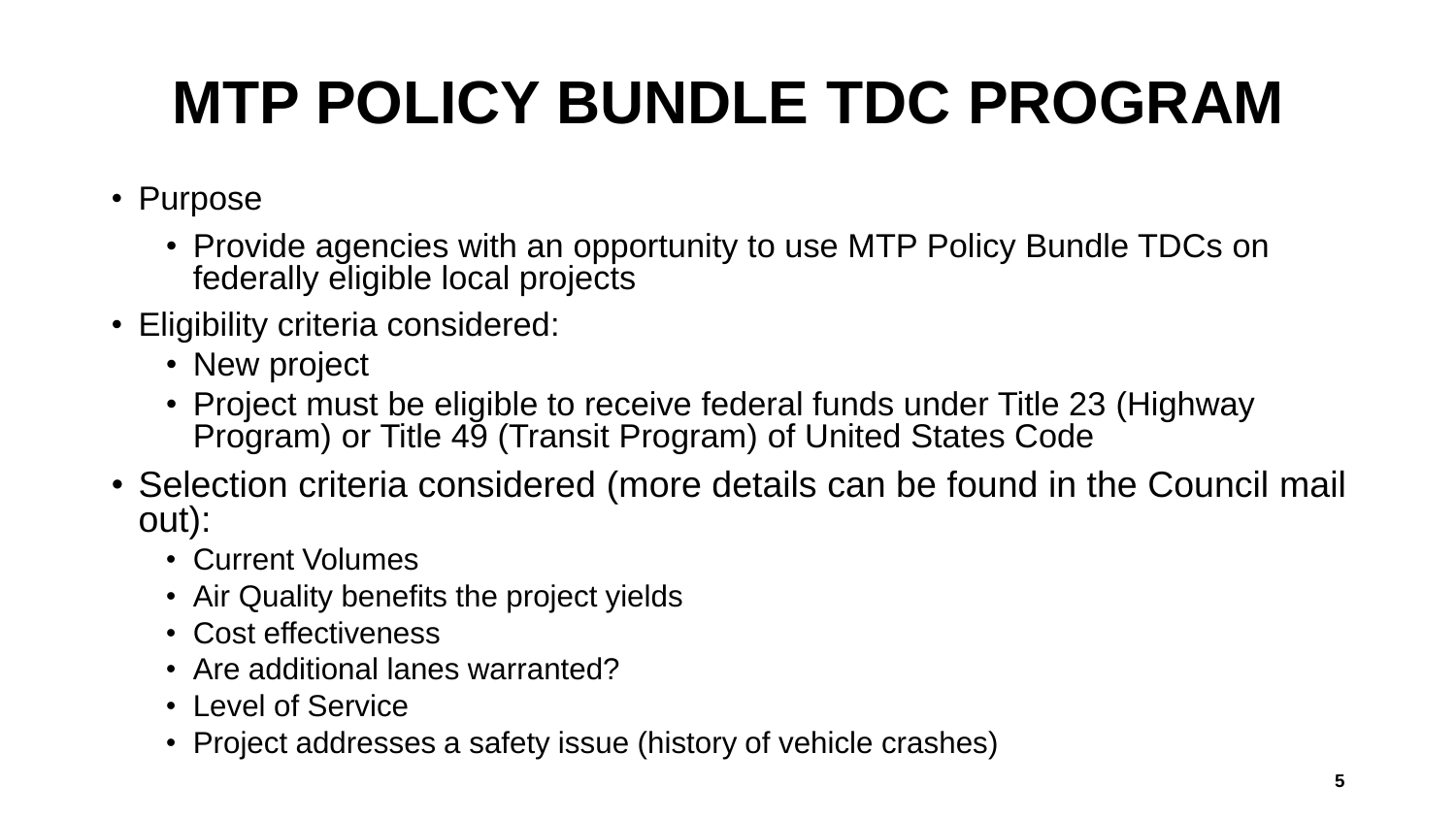## **PROJECT REVIEW PROCESS**

- Projects were divided into project types and evaluated against each other.
- Project types:
	- Roadways
	- Intersections
	- Bicycle/Pedestrian
	- Complete Streets/Context-Sensitive Design
	- Intelligent Transportation Systems (ITS)/Traffic Signals
	- Strategic Partnerships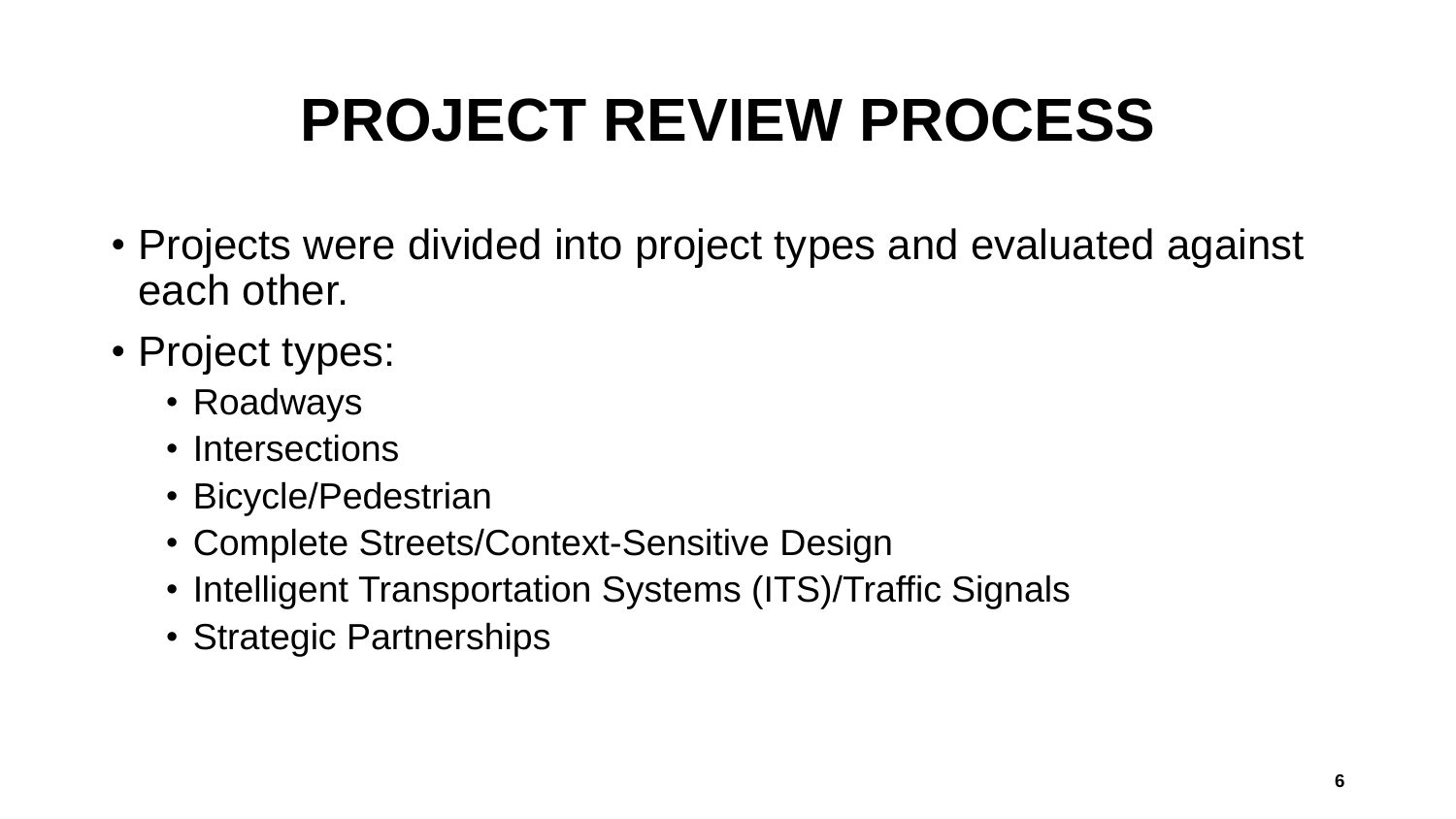# **WEST/EAST FUNDING DISTRIBUTION**

| <b>CATEGORY</b>      | WESTERN SUBREGION EASTERN SUBREGION |              |
|----------------------|-------------------------------------|--------------|
| CMAQ <sup>1,3</sup>  | \$21,453,864                        | \$48,484,689 |
| <b>Funding Share</b> | $30.7\%$                            | <b>69.3%</b> |

| <b>CATEGORY</b>       | WESTERN SUBREGION   EASTERN SUBREGION |              |
|-----------------------|---------------------------------------|--------------|
| STBG <sup>1,2,4</sup> | \$40,264,359                          | \$60,745,800 |
| <b>Funding Share</b>  | $39.9\%$                              | 60.1%        |

Notes:

1: Funding distributions take only federal funds into account

2: Staff also proposes to fund a project in North Richland Hills with Regional Toll Revenue (RTR) funds in order to help balance the overall East/West Equity; Staff proposes to move Dallas County RTR funds to Tarrant County

- 3: CMAQ target is 34% Western and 66% Eastern
- 4: STBG target is 32% Western and 68% Eastern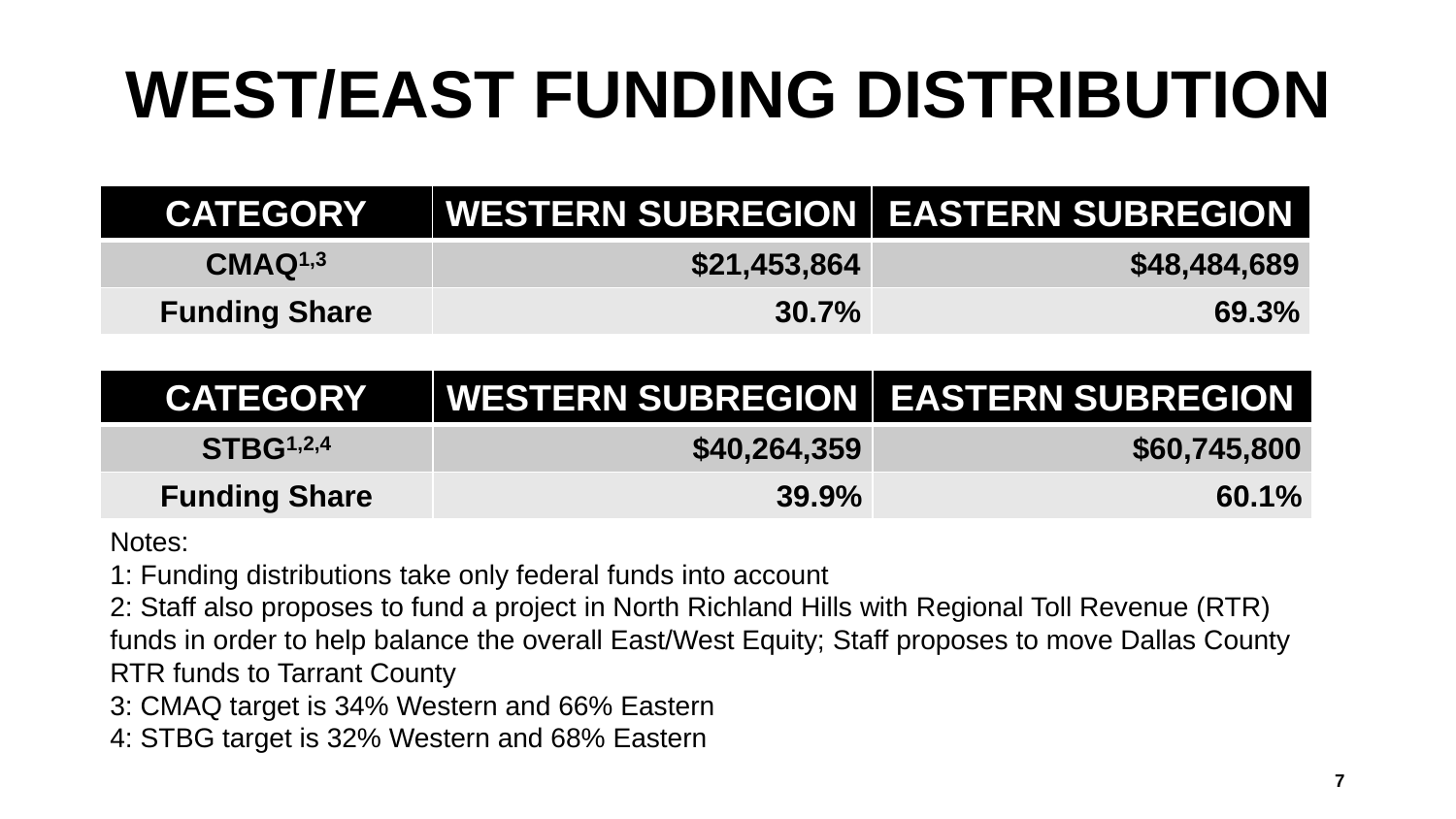### **SUMMARY OF PROPOSED FUNDING RECOMMENDATION**

| <b>PROJECT</b><br><b>TYPE</b>    | <b>PROPOSED</b><br><b>CMAQ</b><br><b>FUNDS</b> | <b>PROPOSED</b><br><b>STBG</b><br><b>FUNDS</b> | <b>PROPOSED</b><br><b>RTR</b><br><b>FUNDS</b> | <b>PROPOSED</b><br><b>NON-RTC</b><br><b>FUNDING</b> | <b>TDCs</b> | <b>TOTAL</b>  |
|----------------------------------|------------------------------------------------|------------------------------------------------|-----------------------------------------------|-----------------------------------------------------|-------------|---------------|
| Roadways                         | \$4,805,700                                    | \$47,675,700                                   | \$0                                           | \$13,031,490                                        | 4,295,000   | \$65,512,890  |
| <b>Intersections</b>             | \$16,038,464                                   | \$0                                            | \$0                                           | \$4,373,566                                         | 104,200     | \$20,412,030  |
| <b>Bicycle/Pedestrian</b>        | \$18,163,500                                   | \$0                                            | \$0                                           | \$0                                                 | 3,632,700   | \$18,163,500  |
| <b>Complete Streets</b>          | \$23,438,155                                   | \$12,633,659                                   | \$0                                           | \$100,000                                           | 7,214,363   | \$36,171,814  |
| <b>Strategic</b><br>Partnerships | \$6,272,734                                    | \$40,700,800                                   | \$5,804,590                                   | \$31,346,329                                        | 82,546      | \$84,124,453  |
| <b>ITS/Traffic Signals</b>       | \$1,220,000                                    | \$0                                            | \$0                                           | \$0                                                 | 244,000     | \$1,220,000   |
| <b>TOTAL</b>                     | \$69,938,553                                   | \$101,010,159                                  | \$5,804,590                                   | \$48,851,385                                        | 15,572,809  | \$225,604,687 |
|                                  |                                                |                                                |                                               |                                                     |             |               |

Blue text indicates changes since the November 2018 RTC meeting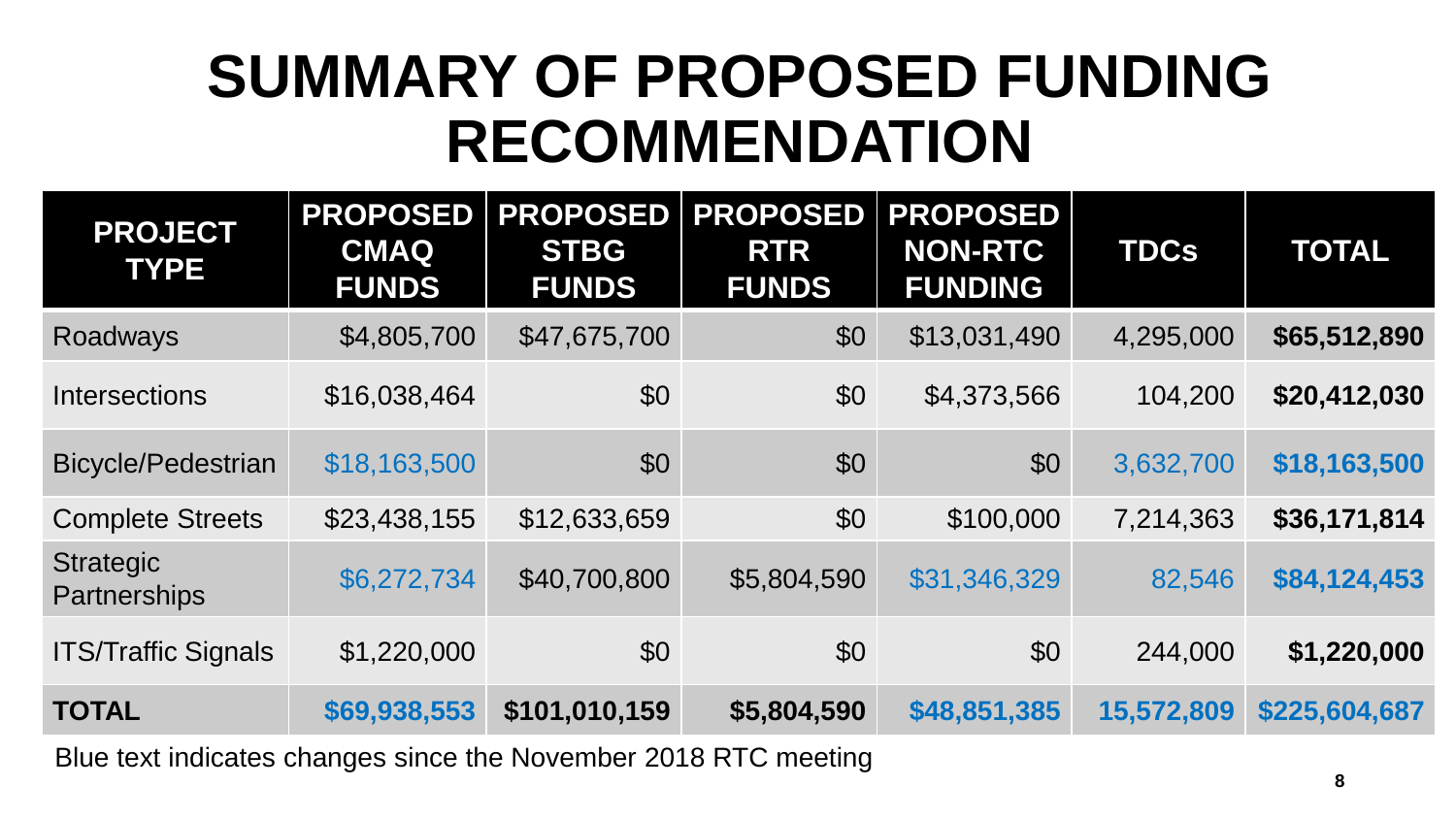# **APPROVAL TIMELINE**

| <b>MEETING/TASK</b>     | <b>DATE</b>              |  |  |
|-------------------------|--------------------------|--|--|
| <b>STTC Information</b> | October 26, 2018         |  |  |
| <b>RTC</b> Information  | November 8, 2018         |  |  |
| <b>Public Meetings</b>  | November 2018            |  |  |
| <b>STTC Action</b>      | December 7, 2018         |  |  |
| <b>RTC Action</b>       | <b>December 13, 2018</b> |  |  |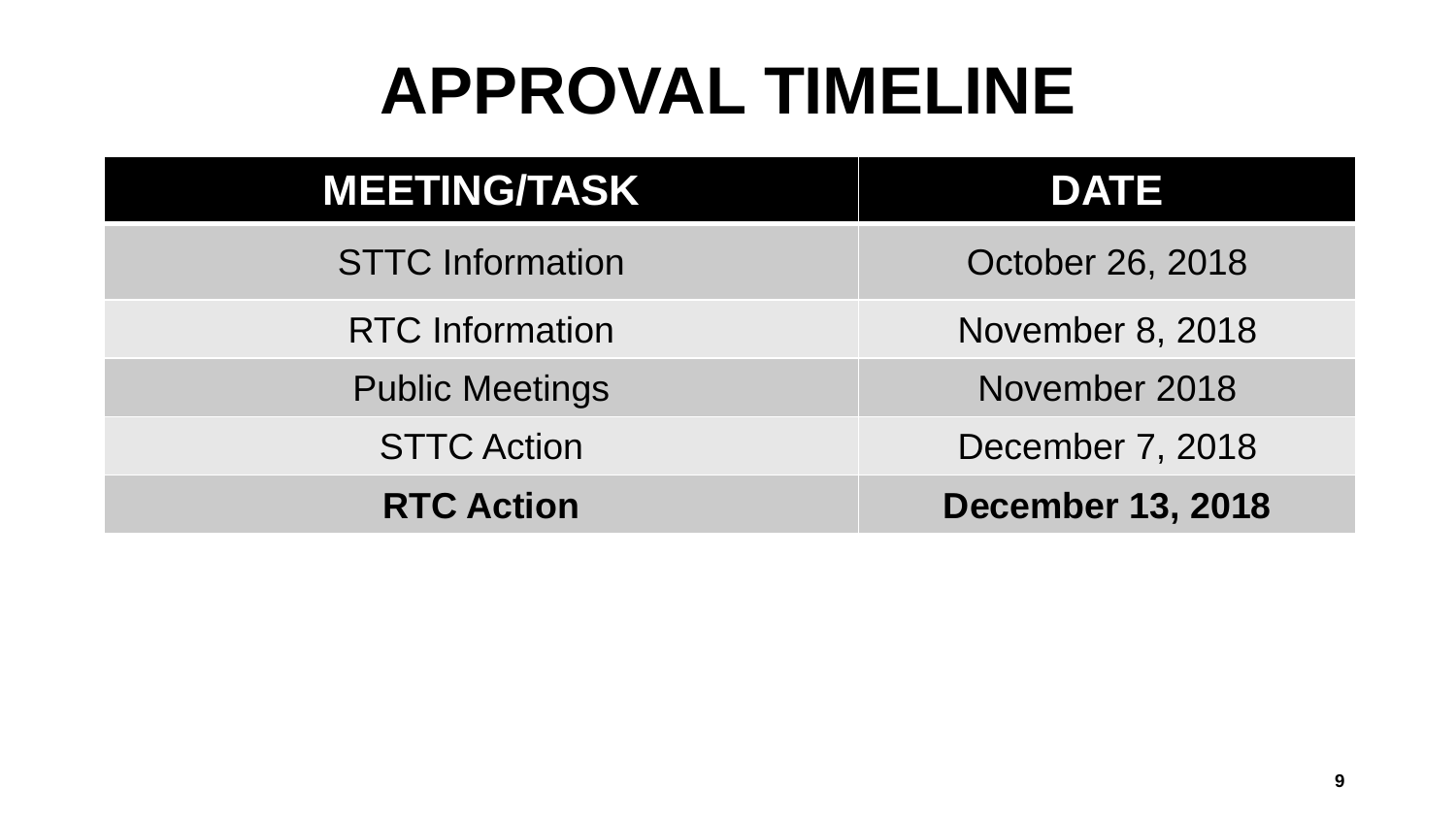# **REQUESTED ACTION**

- RTC approval of:
	- The proposed list of projects to fund through the 2017-2018 CMAQ/STBG: Strategic Partnerships, Intersection Improvements, and MTP Policy Bundle TDC Program
	- Administratively amending the 2019-2022 Transportation Improvement Program (TIP)/Statewide Transportation Improvement Program (STIP) and amending other planning/administrative documents to incorporate these changes.